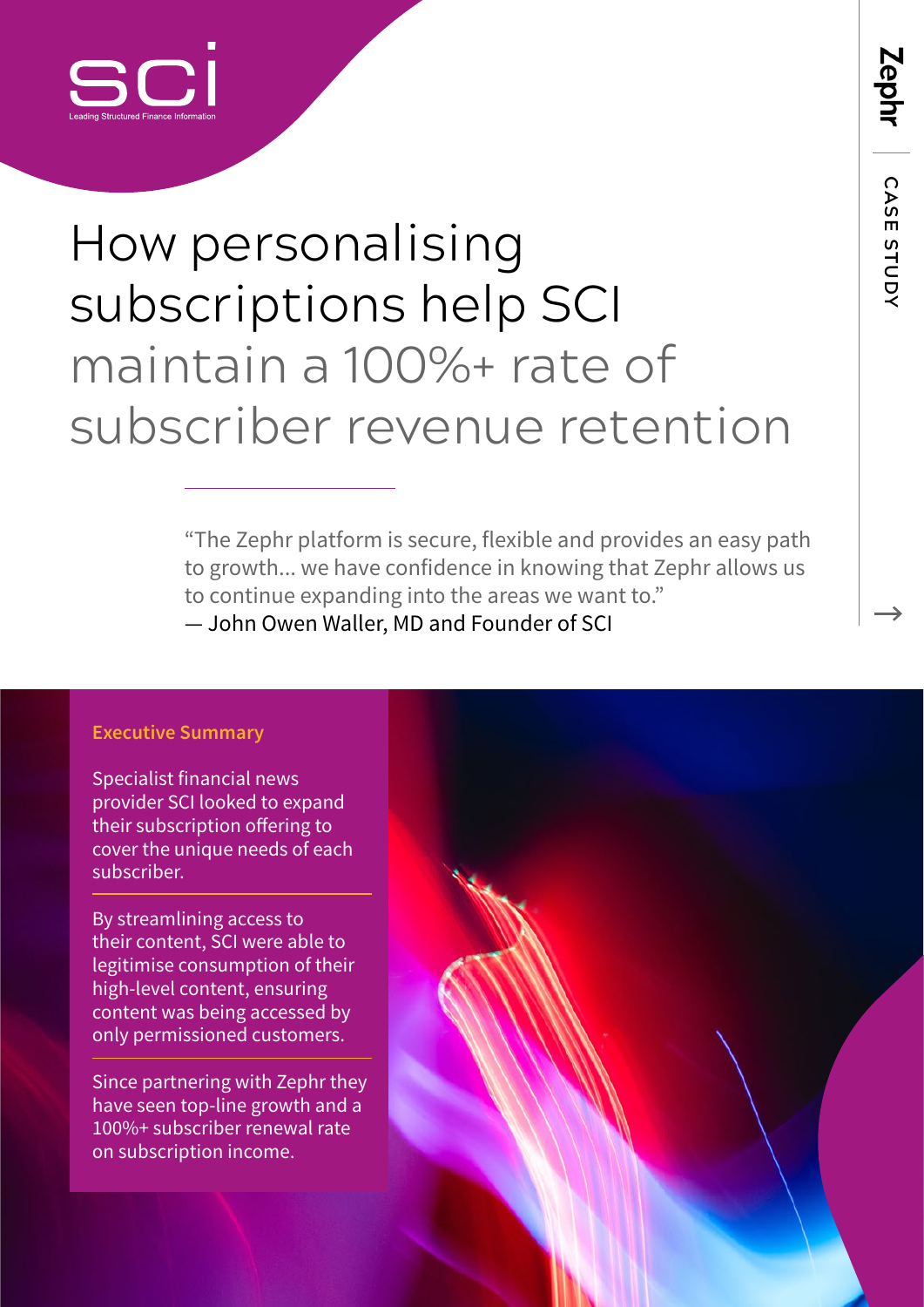

### Introduction

#### [Structured Credit Investor \(SCI\)](https://www.structuredcreditinvestor.com/)

is a specialist publisher of news and analysis on all aspects of the structured credit and asset-backed securities markets, operating within the wider media and financial services market. SCI helps their clients navigate complex issues affecting their companies in the constantly changing market for securitisation with independent journalism and leading market data.

Unlike other providers in this space, SCI equips their clients with information in specific niches, focused on providing combinations of news, research and market data for some of the most underserved, opaque sectors. By providing different layers and subscription offerings, SCI adapts to the specific and unique needs of their clients - ranging from investment banks, asset managers and law firms to software providers and trade associations - leveraging their expertise to cast light within these sectors.

## Challenge

Before partnering with Zephr, SCI already owned a paywall. However, this paywall was complex, outdated and inflexible, and required a lot of timeconsuming programming to operate.

In addition, some subscribers were openly sharing passwords, and others wanted more flexibility in the content they read; this combined with the legacy paywall made it difficult for SCI to legitimise the consumption of their intellectual property.

In order to be able to handle the many possible product combinations they wanted to offer their clients, SCI needed to modernise their architecture. They needed a solution that gave them control over their pricing and packaging. [John Owen Waller](https://www.linkedin.com/in/structuredcreditinvestor/), MD of SCI, said, "I wanted to follow a philosophy of flexibility, to be clientcentric, and be able to tell clients that they can consume what they wanted to consume."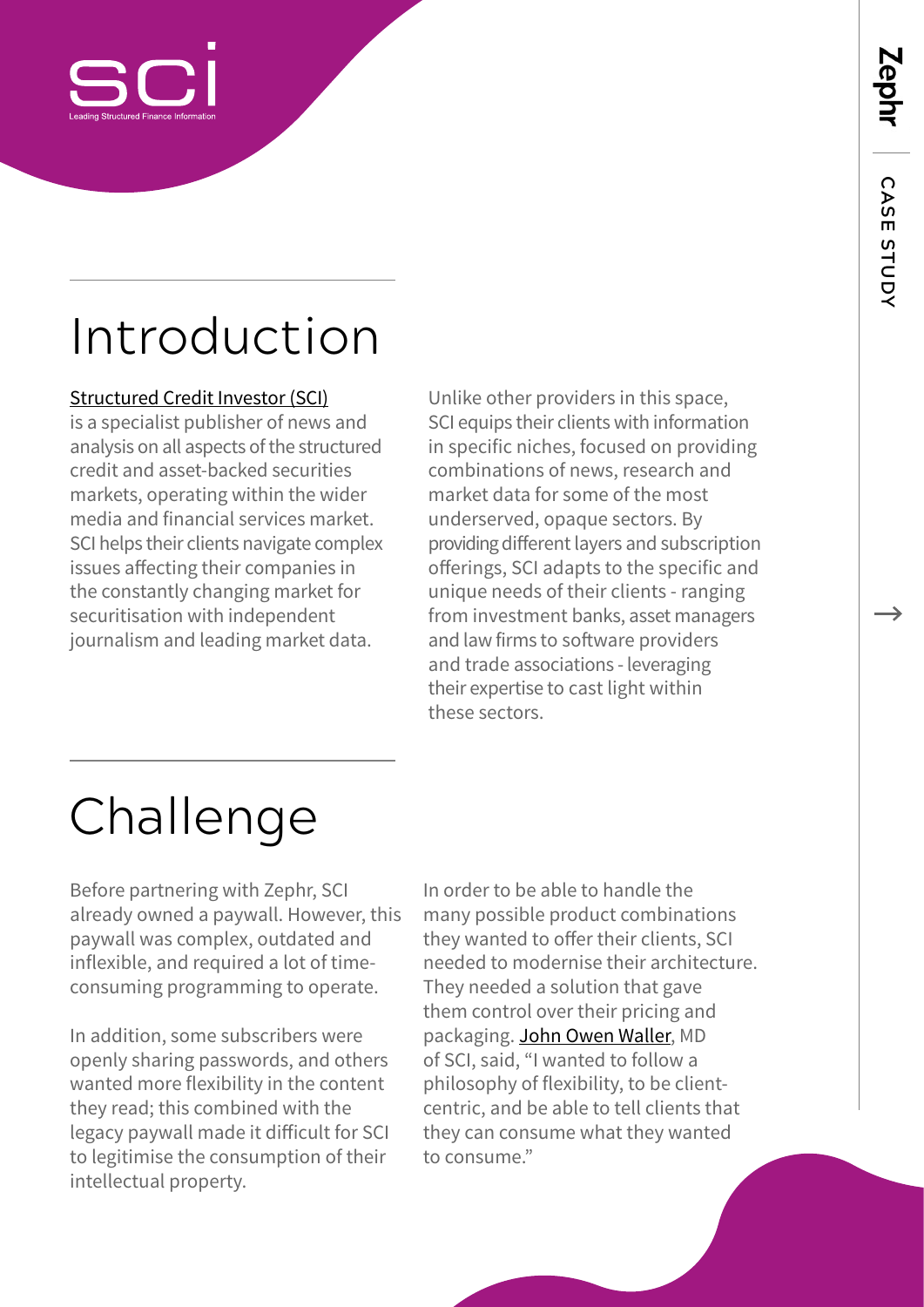

## Solution

After talking to a few vendors, Waller and his team quickly made a decision and set up Zephr's platform within just three months. Instead of the inflexible content combinations they had been able to offer their clients previously, SCI could now present many more specialised packages to their customers, whilst simultaneously being able to control [identity and](https://www.zephr.com/solutions/identity-access-management)  [access management](https://www.zephr.com/solutions/identity-access-management) with ease. This flexibility allowed SCI to align their customers with the valuable content they created, which in turn gave the sales team at SCI more confidence in the information they were selling.

Additionally, SCI was able to remove the passwords to their websites, streamlining their customers' online experiences with a secure, GDPRfriendly, one-click login, whilst dramatically improving the security of their content.

SCI was able to do all this without writing a single line of code, thanks to Zephr's intuitive Rules Builder and custom registration form templates, a far cry from the complex technology that their internal tech teams previously had to grapple with.

In particular, Waller credited the support that the Zephr teams provided. Thanks to Zephr's diligent onboarding from day one, SCI could adapt to their new, more flexible, intuitive product quickly and frictionlessly, all whilst minimising leakages such as seat-sharing.